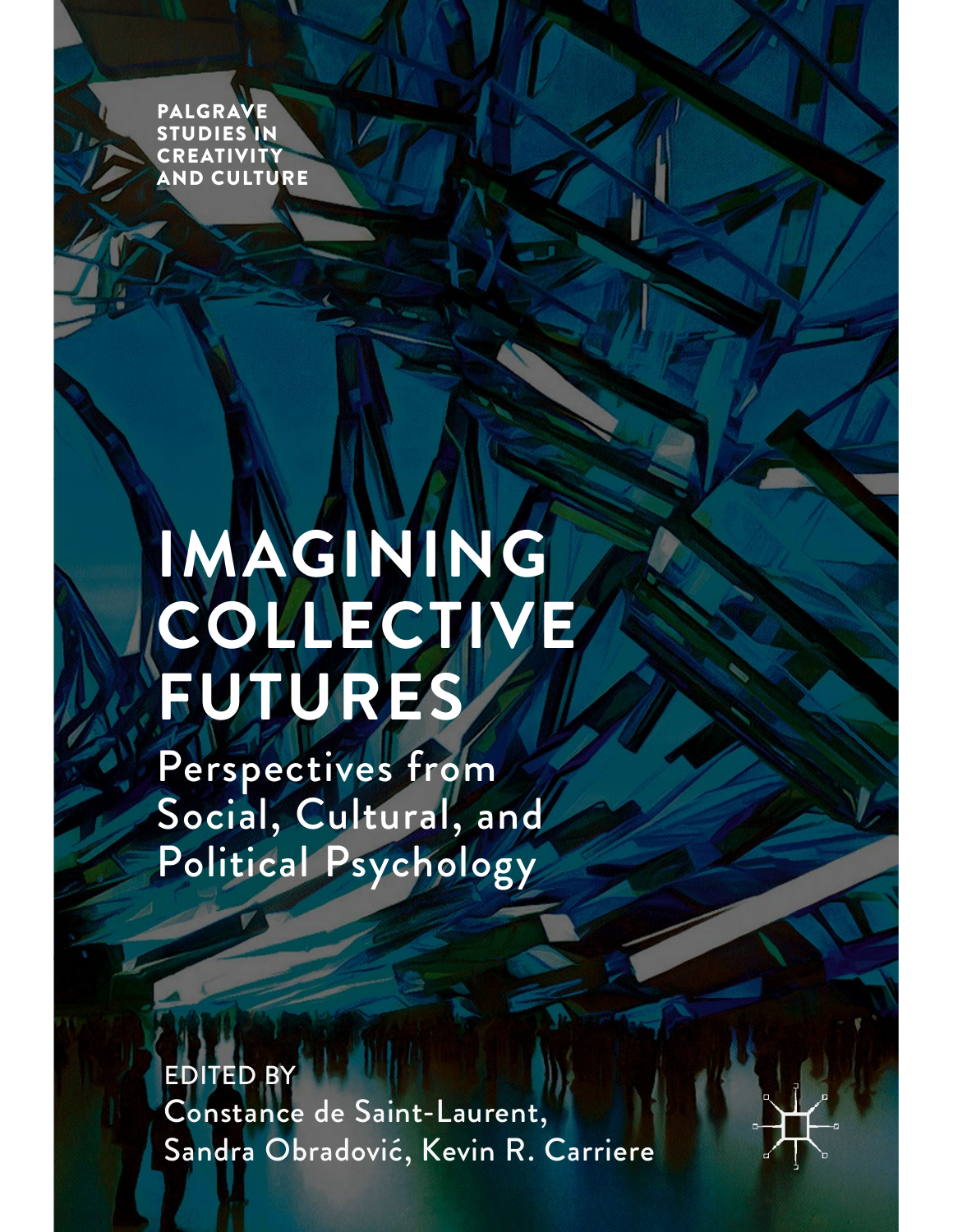#### Palgrave Studies in Creativity and Culture

**Series Editors** Vlad Petre Glăveanu Department of Psychology Webster University Geneva, Switzerland

Brady Wagoner Communication and Psychology Aalborg University Aalborg, Denmark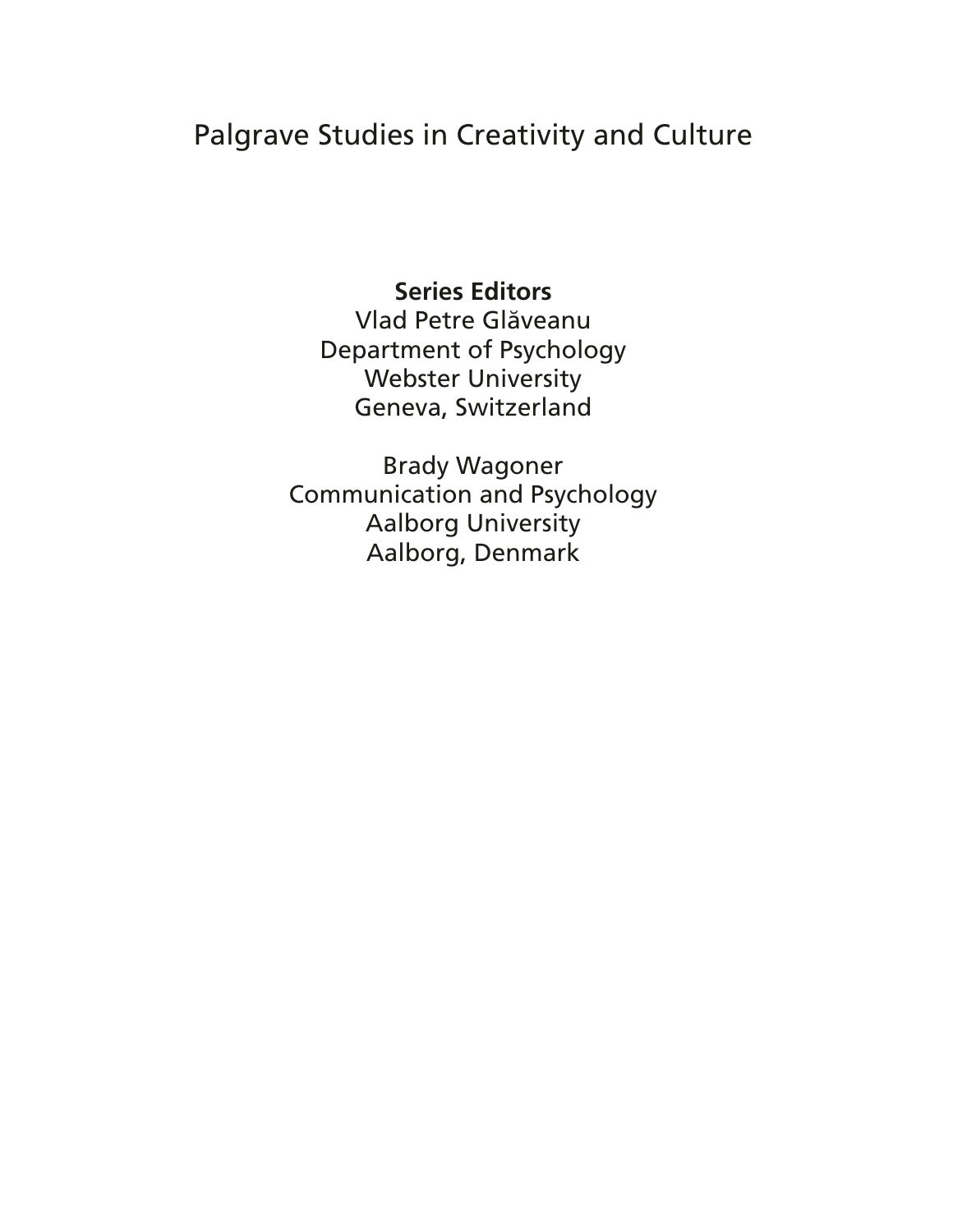Both creativity and culture are areas that have experienced a rapid growth in interest in recent years. Moreover, there is a growing interest today in understanding creativity as a socio-cultural phenomenon and culture as a transformative, dynamic process. Creativity has traditionally been considered an exceptional quality that only a few people (truly) possess, a cognitive or personality trait 'residing' inside the mind of the creative individual. Conversely, culture has often been seen as 'outside' the person and described as a set of 'things' such as norms, beliefs, values, objects, and so on. The current literature shows a trend towards a different understanding, which recognises the psycho-socio-cultural nature of creative expression and the creative quality of appropriating and participating in culture. Our new, interdisciplinary series Palgrave Studies in Creativity and Culture intends to advance our knowledge of both creativity and cultural studies from the forefront of theory and research within the emerging cultural psychology of creativity, and the intersection between psychology, anthropology, sociology, education, business, and cultural studies. Palgrave Studies in Creativity and Culture is accepting proposals for monographs, Palgrave Pivots and edited collections that bring together creativity and culture. The series has a broader focus than simply the cultural approach to creativity, and is unifed by a basic set of premises about creativity and cultural phenomena.

More information about this series at http://www.palgrave.com/gp/series/14640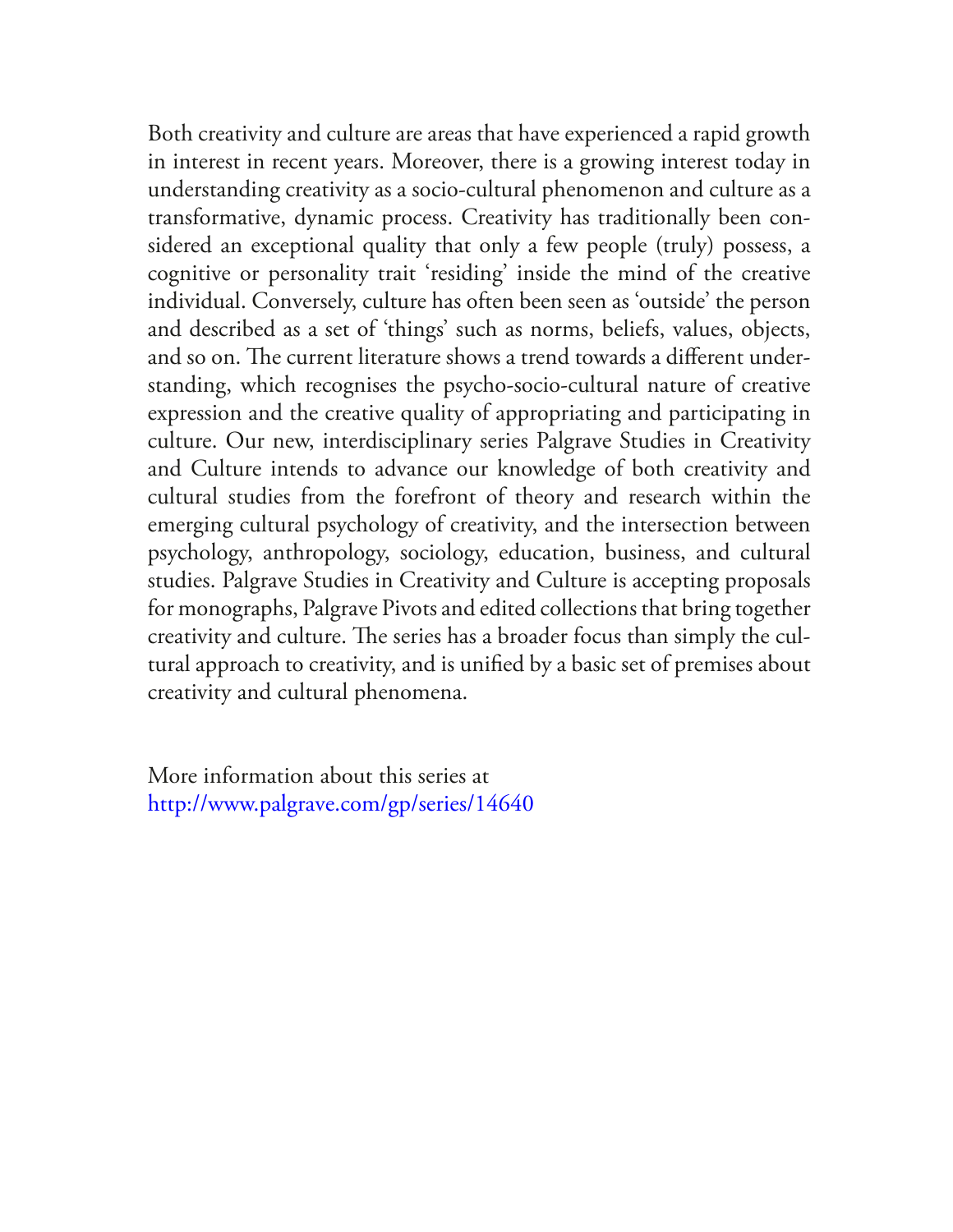Constance de Saint-Laurent Sandra Obradović • Kevin R. Carriere Editors

## Imagining Collective Futures

Perspectives from Social, Cultural and Political Psychology

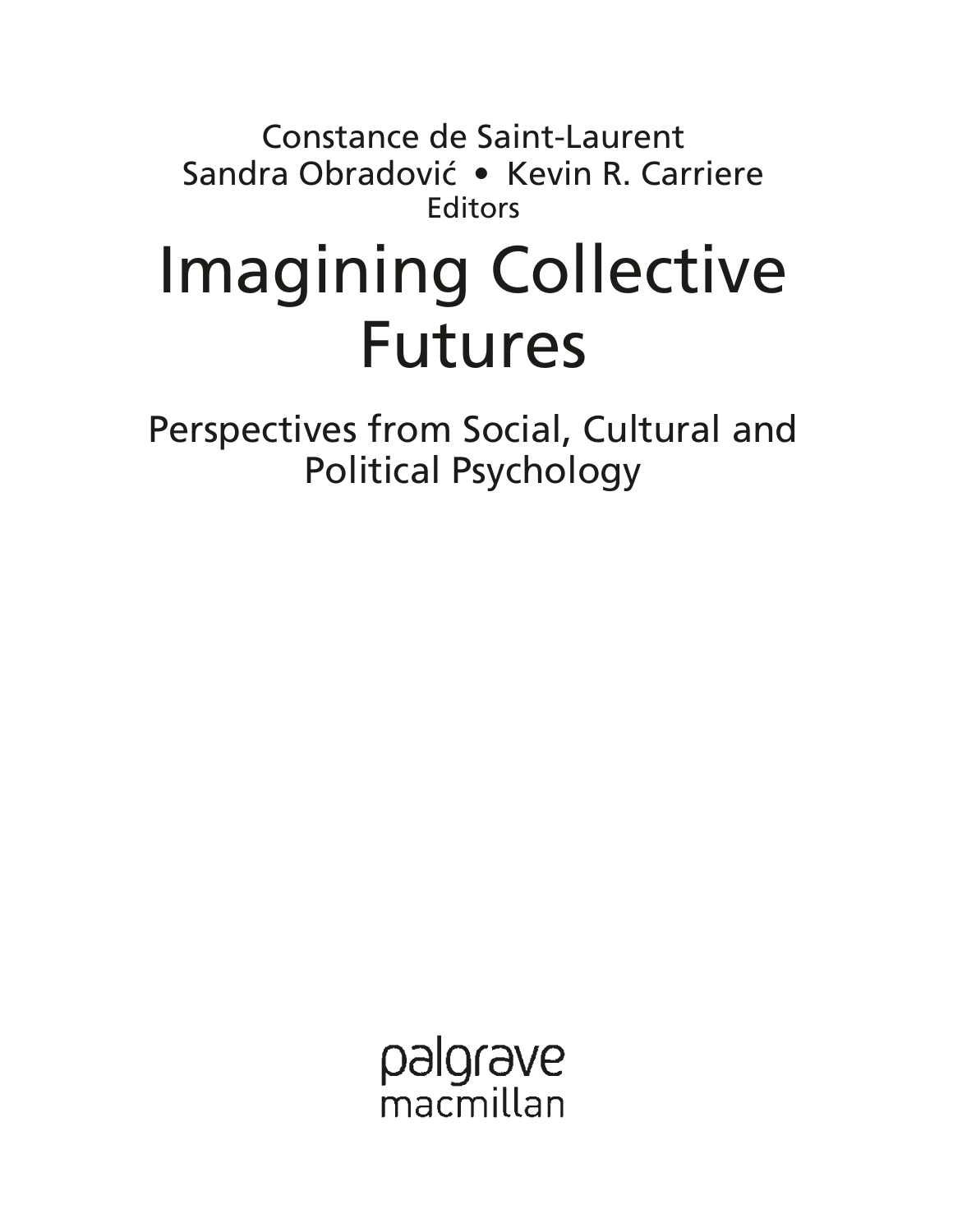*Editors* Constance de Saint-Laurent University of Neuchâtel Neuchâtel, Switzerland

Kevin R. Carriere Georgetown University Washington, DC, USA

Sandra Obradović London School of Economics and Political Science London, UK

Palgrave Studies in Creativity and Culture ISBN 978-3-319-76050-6 ISBN 978-3-319-76051-3 (eBook) https://doi.org/10.1007/978-3-319-76051-3

Library of Congress Control Number: 2018939243

 $\odot$  The Editor(s) (if applicable) and The Author(s) 2018

Tis work is subject to copyright. All rights are solely and exclusively licensed by the Publisher, whether the whole or part of the material is concerned, specifcally the rights of translation, reprinting, reuse of illustrations, recitation, broadcasting, reproduction on microflms or in any other physical way, and transmission or information storage and retrieval, electronic adaptation, computer software, or by similar or dissimilar methodology now known or hereafter developed.

The use of general descriptive names, registered names, trademarks, service marks, etc. in this publication does not imply, even in the absence of a specifc statement, that such names are exempt from the relevant protective laws and regulations and therefore free for general use.

The publisher, the authors, and the editors are safe to assume that the advice and information in this book are believed to be true and accurate at the date of publication. Neither the publisher nor the authors or the editors give a warranty, express or implied, with respect to the material contained herein or for any errors or omissions that may have been made. The publisher remains neutral with regard to jurisdictional claims in published maps and institutional afliations.

Cover illustration: Jerome Mor / EyeEm / gettyimages

Printed on acid-free paper

Tis Palgrave Macmillan imprint is published by the registered company Springer International Publishing AG part of Springer Nature.

The registered company address is: Gewerbestrasse 11, 6330 Cham, Switzerland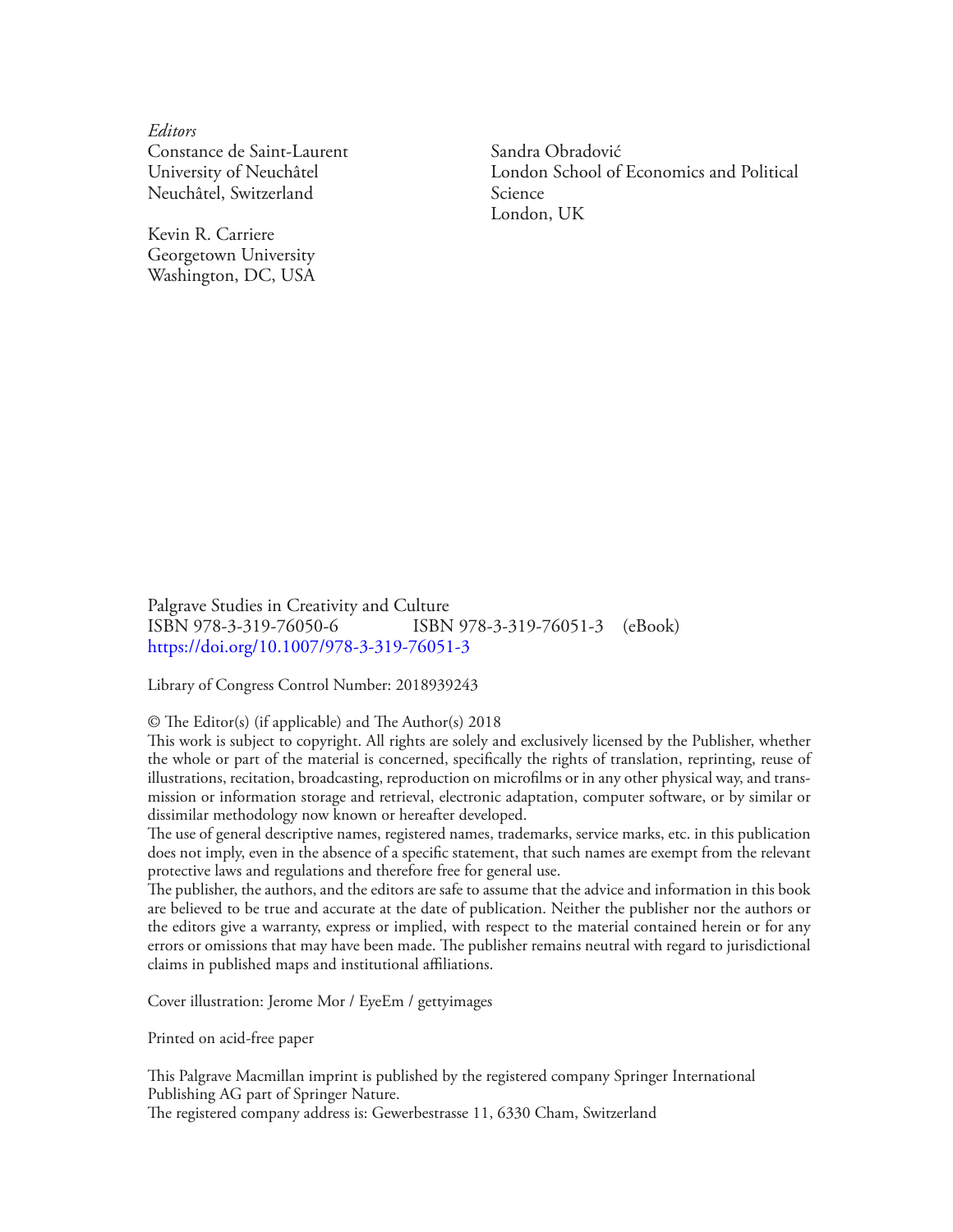## **Contents**

| $\mathbf 1$             | <b>Introduction: What May the Future Hold?</b><br>Constance de Saint-Laurent, Sandra Obradović, and Kevin R.<br>Carriere | 1  |
|-------------------------|--------------------------------------------------------------------------------------------------------------------------|----|
|                         | <b>Section I</b> Imagining the Future                                                                                    | 13 |
| $\mathbf{2}$            | <b>Imagining the Collective Future: A Sociocultural</b><br><b>Perspective</b><br>Tania Zittoun and Alex Gillespie        | 15 |
| $3^{\circ}$             | Framing the Issue: Literature, Collective Imagination,<br>and Fan Activism<br>Kevin R. Carriere                          | 39 |
| $\overline{\textbf{4}}$ | <b>Thinking Through Time: From Collective Memories</b><br>to Collective Futures<br>Constance de Saint-Laurent            | 59 |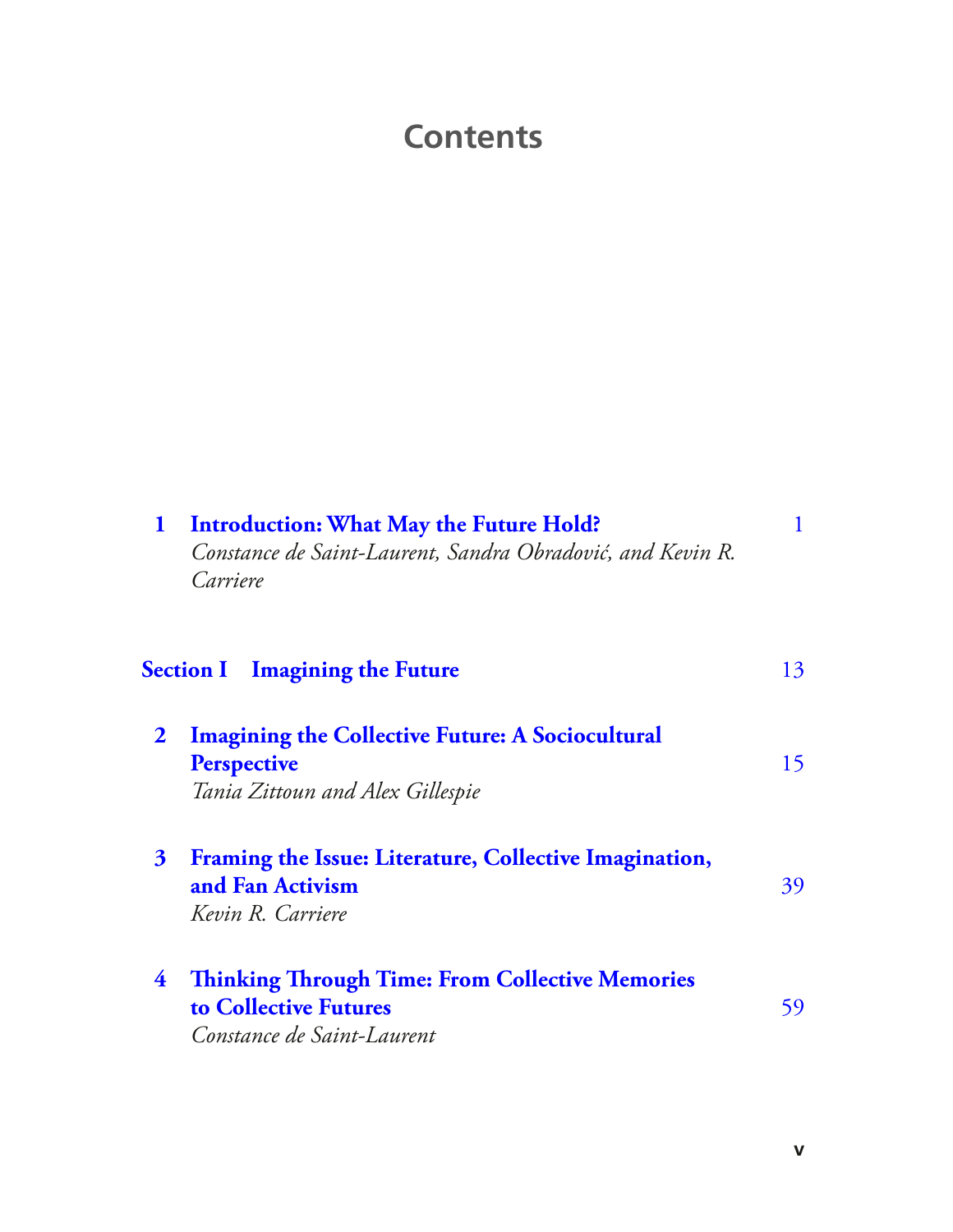| vi | <b>Contents</b>                                                                                                                  |     |
|----|----------------------------------------------------------------------------------------------------------------------------------|-----|
| 5  | <b>Perspectival Collective Futures: Creativity</b><br>and Imagination in Society<br>Vlad Petre Glăveanu                          | 83  |
|    | <b>Section II</b> Collective Imaginations                                                                                        | 107 |
| 6  | <b>Imagining Collective Futures in Time: Prolepsis</b><br>and the Regimes of Historicity<br>Ignacio Brescó de Luna               | 109 |
| 7  | <b>Utopias and World-Making: Time, Transformation</b><br>and the Collective Imagination<br>Sandra Jovchelovitch and Hana Hawlina | 129 |
| 8  | <b>Troubled Pasts, Collective Memory, and Collective</b><br><b>Futures</b><br>Cristian Tileagă                                   | 153 |
| 9  | <b>Imagining Collective Identities Beyond Intergroup</b><br><b>Conflict</b><br>Cathy Nicholson and Caroline Howarth              | 173 |
|    | <b>Creating Socio-Political Change</b><br><b>Section III</b>                                                                     | 197 |
| 10 | <b>Creating Alternative Futures: Cooperative Initiatives</b><br>in Egypt<br>Eman A. Maarek and Sarah H. Awad                     | 199 |
| 11 | <b>Remembering and Imagining in Human Development:</b><br><b>Fairness and Social Movements in Ireland</b><br>Séamus A. Power     | 221 |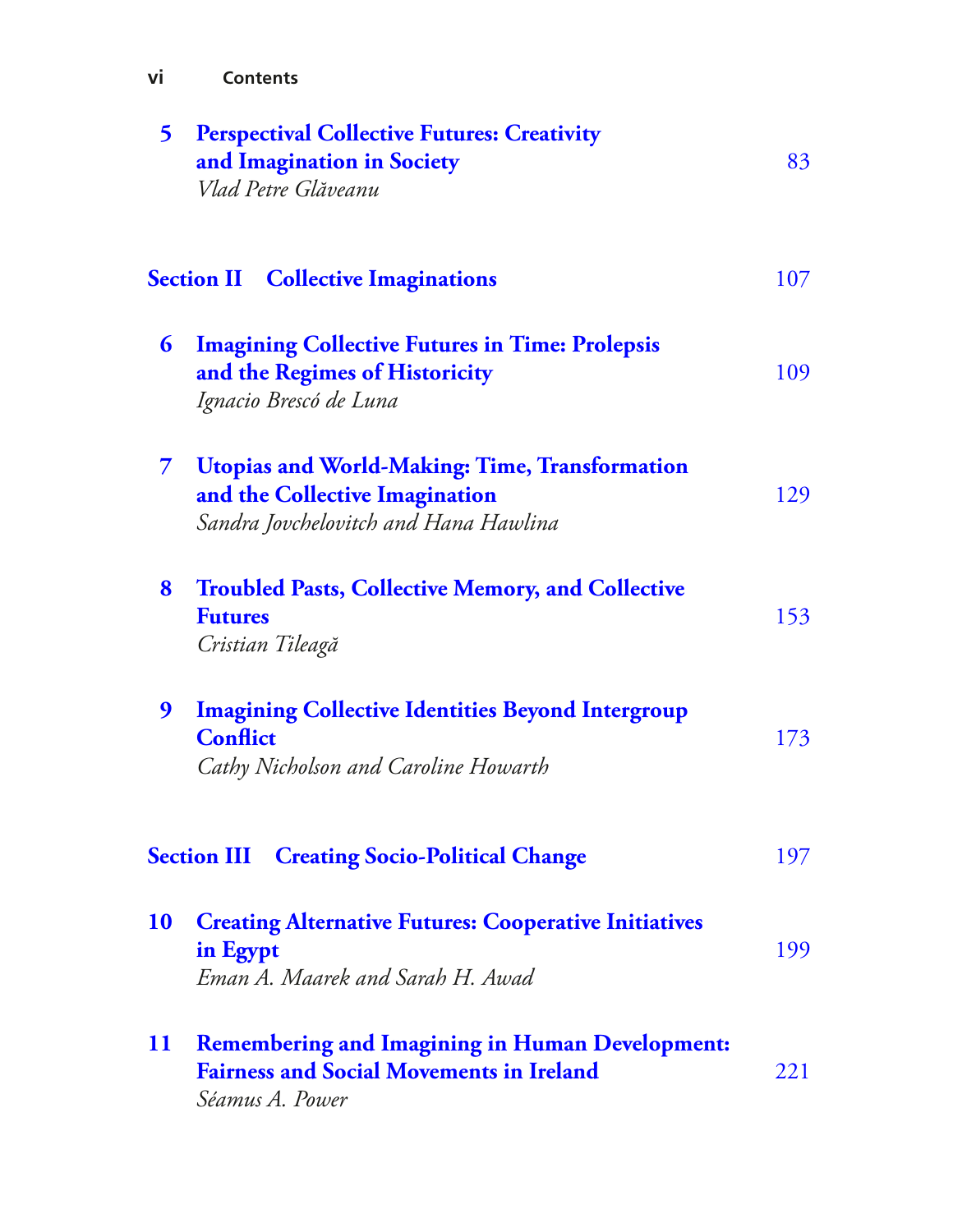|    | <b>Contents</b>                                                                                 | vii |
|----|-------------------------------------------------------------------------------------------------|-----|
| 12 | <b>Creating Integration: A Case Study from Serbia</b><br>and the EU<br>Sandra Obradović         | 237 |
| 13 | <b>History Education and the (Im) possibility of Imagining</b><br>the Future<br>Mario Carretero | 255 |
| 14 | <b>Conclusion: Changing Imaginings of Collective Futures</b><br>Ivana Marková                   | 273 |
|    | Index                                                                                           |     |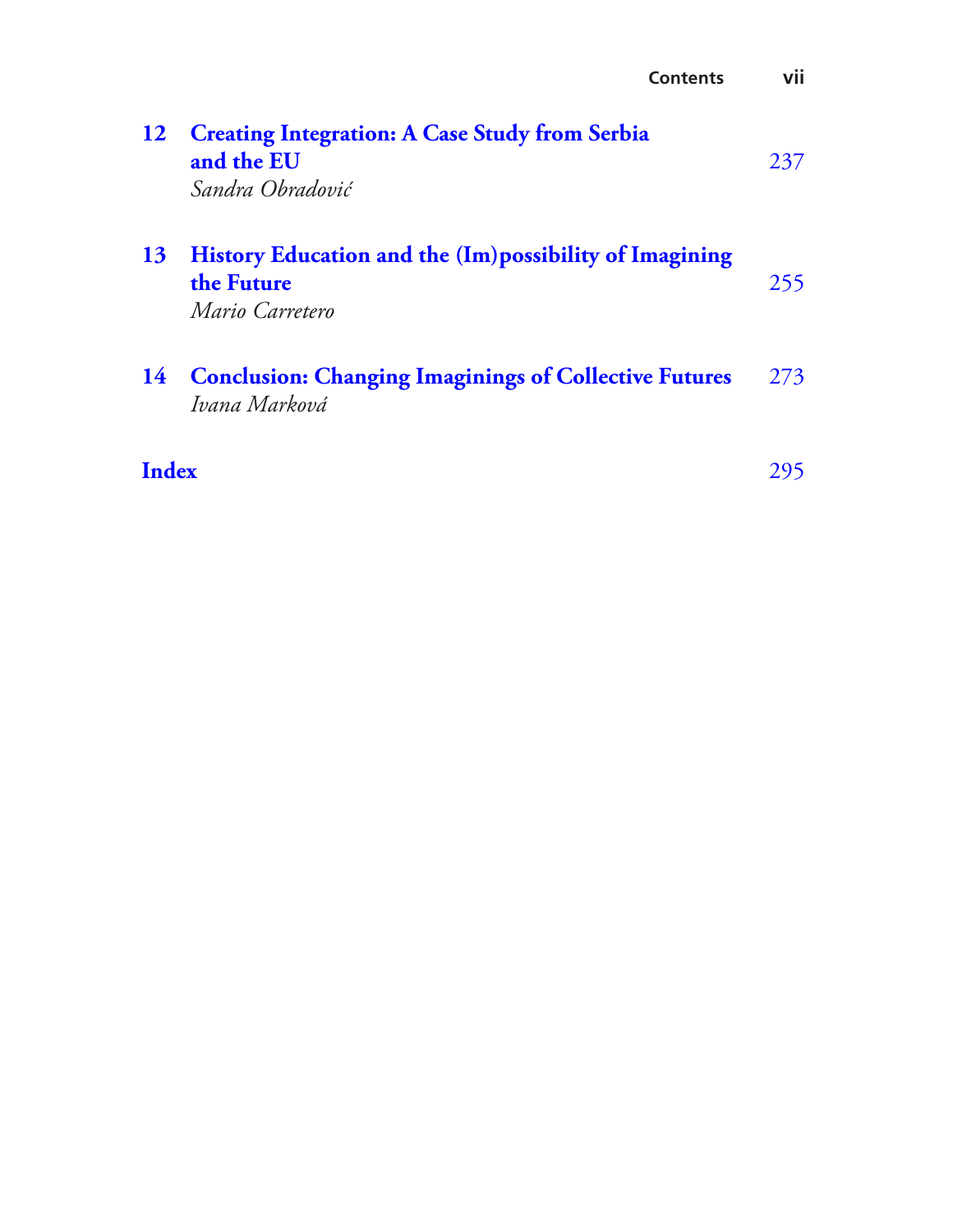# **11**



### **Remembering and Imagining in Human Development: Fairness and Social Movements in Ireland**

**Séamus A. Power**

The ways in which people remember the past have implications for how they act in the present (Bartlett, 1932; Halbwachs, 1992; Power, 2016,  $2017$ ; Wagoner,  $2017$ ; Wertsch,  $2008$ ). People use the past. They use the future too (Power, 2017; Vygotsky, 1931; Wagoner, Brescó, & Awad, 2017; Zittoun & Cerchia, 2013; Zittoun & Gillespie, 2015; Chap. 2, this volume). Remembering and imagining can be understood as dynamic sociocultural processes that are simultaneously individual and collective. In this chapter, I utilize the theory outlined by Zittoun and Gillespie (2015; Chap. 2, this volume) to conceptualize imagining as a dynamic sociocultural process that can occur on both individual and group levels. In particular, I draw on their "looping metaphor" to illustrate the ways in which imagining futures is a form of escape from the immediate present, often by refecting on the past, to inform versions of possible futures. They state: "We propose that imagination is disengaging from the hereand-now of a proximal experience, which is submitted to causality and temporal linearity, to explore, or engage with alternative, distal

S. A. Power  $(\boxtimes)$ 

University of Chicago, Chicago, IL, USA e-mail: seamusapower@uchicago.edu

C. de Saint-Laurent et al. (eds.), *Imagining Collective Futures*, Palgrave Studies in Creativity and Culture, https://doi.org/10.1007/978-3-319-76051-3\_11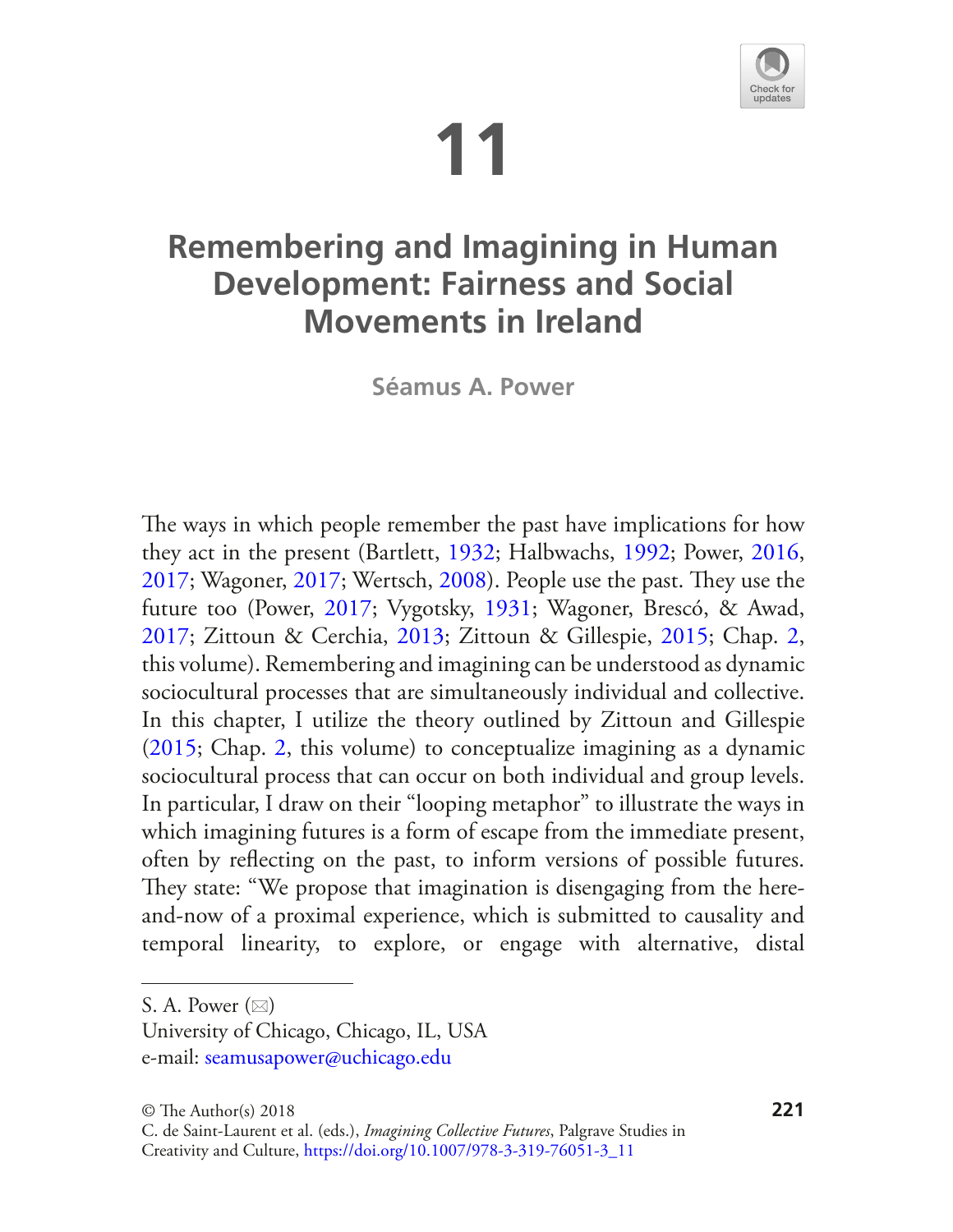experiences, which are not submitted to linear or causal temporality. An imagination event thus begins with a decoupling of experience and usually concludes with a re-coupling. Thus, imagination is a loop" (Zittoun & Gillespie, 2015, p. 40).

I elaborate their approach in two ways. First, I conceptualize remembering and imagining as dual processes of human development that can be thought of as being linked like an infinity symbol. There is a continuous looping from the past to the future, and back again, always converging on the focal point in the center. This elaboration does not imply symmetry regarding the equal weight both the past and the future have on appraisals, perceptions, thoughts, and actions in the present. Rather, the metaphor is meant to illustrate the continuous temporal interconnections between remembering and imagining and the impact these dual processes have on the present, as well as how the past and future are understood and used. Second, I illustrate the ways moral appraisals in the present—specifcally, how people judge what are and are not considered fair and unfair economic practices—are informed by remembering and imagining.

I draw on ethnographic observations and interview data to illustrate how remembering and imagining motivated civic engagement and discontent in the context of the economic recovery following the 2008 fnancial collapse in the Republic of Ireland. Specifcally, I examine the role these dual processes had in galvanizing, justifying, and maintaining social movements when people imagined water services would be privatized. In the Irish case, perceptions of increasing unfairness of distribution of income and wealth are central to imagining a more problematic future Irish society. Protesters felt justifed in demonstrating to mitigate this immoral projection. They want a fairer and more equal future.

#### **Remembering, Imagining, and Perceptions of Fairness**

Recalling the past occurs at the intersection of the mind and society, between people and the world they inhabit. People use the past. And because the past is reconstructed—intentionally or not—it involves an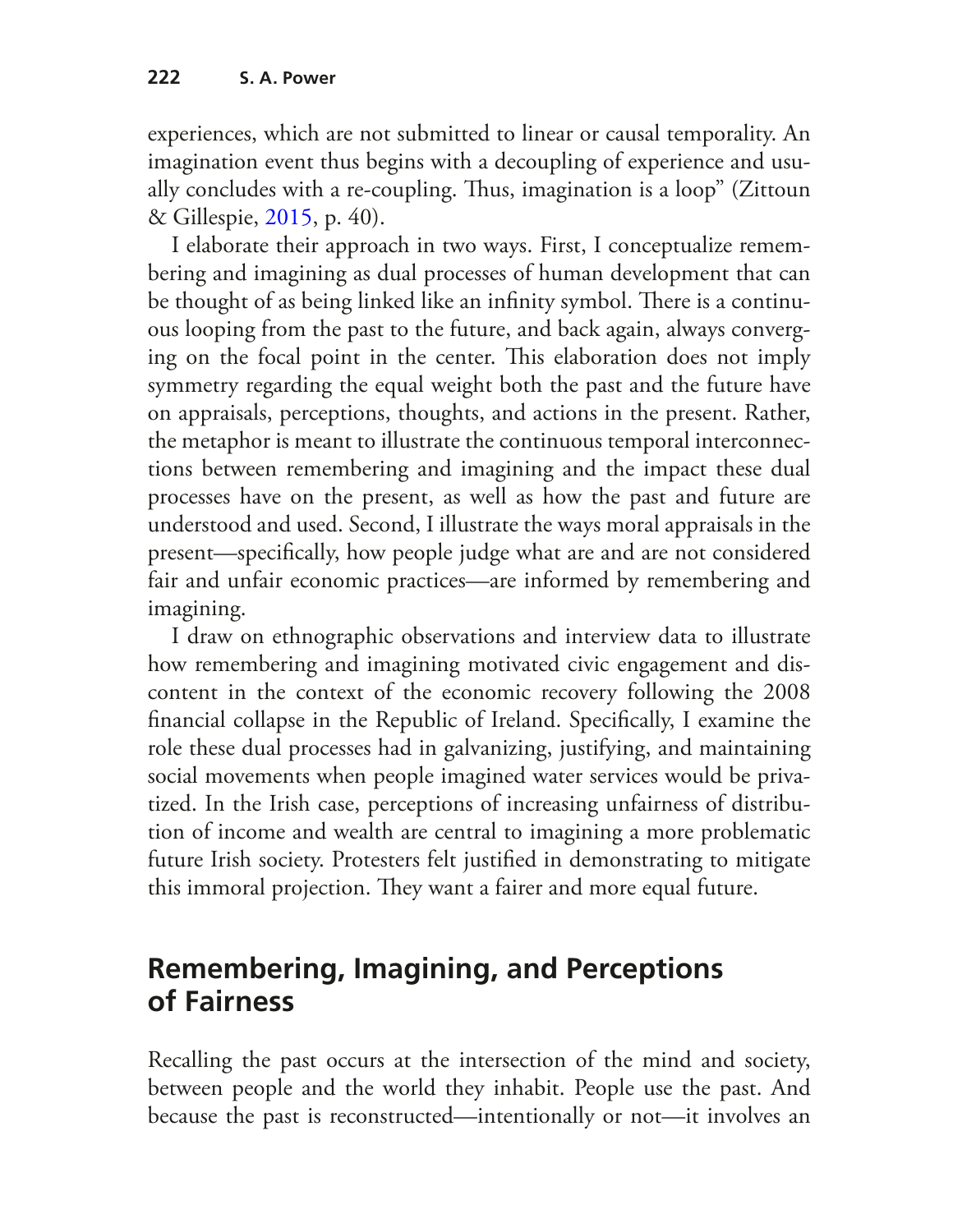element of imagining. This is because individuals, and societies, remember a version of what occurred, not the actuality of it. In this way, collective remembering is a dynamic sociocultural process (Bartlett, 1932; Halbwachs, 1992; Power, 2016, 2017; Wagoner, 2017; Wertsch, 2008). This view of remembering is influential in conceptualizing how and why people recall, and for what reasons (Wagoner, 2013, 2017). In contrast, relatively little has been written about how and why people imagine both the past and future, and the impact of what is imagined on their psychological functioning in the present.

The future is not a tableau rasa; it is not a blank canvas (Pinker, 2003). There are always tensions between realities and possible futures. This is particularly relevant because people live in hierarchies (Sidanius & Pratto, 2001). Asymmetries and injustices about how power and economic resources are distributed can underlie people's conceptualizations for what the future should look like. Consequently, diferent social groups can have diferent conceptualizations of the future from their past and present social and economic orientations. In this context, perceptions of what is and is not fair play a key role. Fairness is a ubiquitous moral principle (Haidt, 2012, 2013; Jensen, 2015; Power, 2017; Starmans, Sheskin, & Bloom, 2017). Yet, diferent social groups, who live in hierarchical societies, difer on what is and is not considered fair. Even if the fundamental desire of people's imaginations is to make the world a better place, visions for a morally good life vary across time and cultures (Power, 2011b; Shweder, 1991, 2003). The problem is when these visions of the future clash.

However, imagining the future can be motivating and pragmatic for diferent social groups. Imagining protectionist policies, the curtailment of civil liberties, or privatization of natural resources, such as water, can motivate protests against perceived unjust or unfair executive orders, policies, or government and corporate intentions. Imagining societies where these policies and orders are not curtailed, where democratic means are not used to restrain a monopoly on power, can justify protests and the development of social movements.

Projections, in the form of views of the collective economic misfortune, are just one example of how thoughts of the future can inform reactions and attitudes in the present. Imagining possible dystopian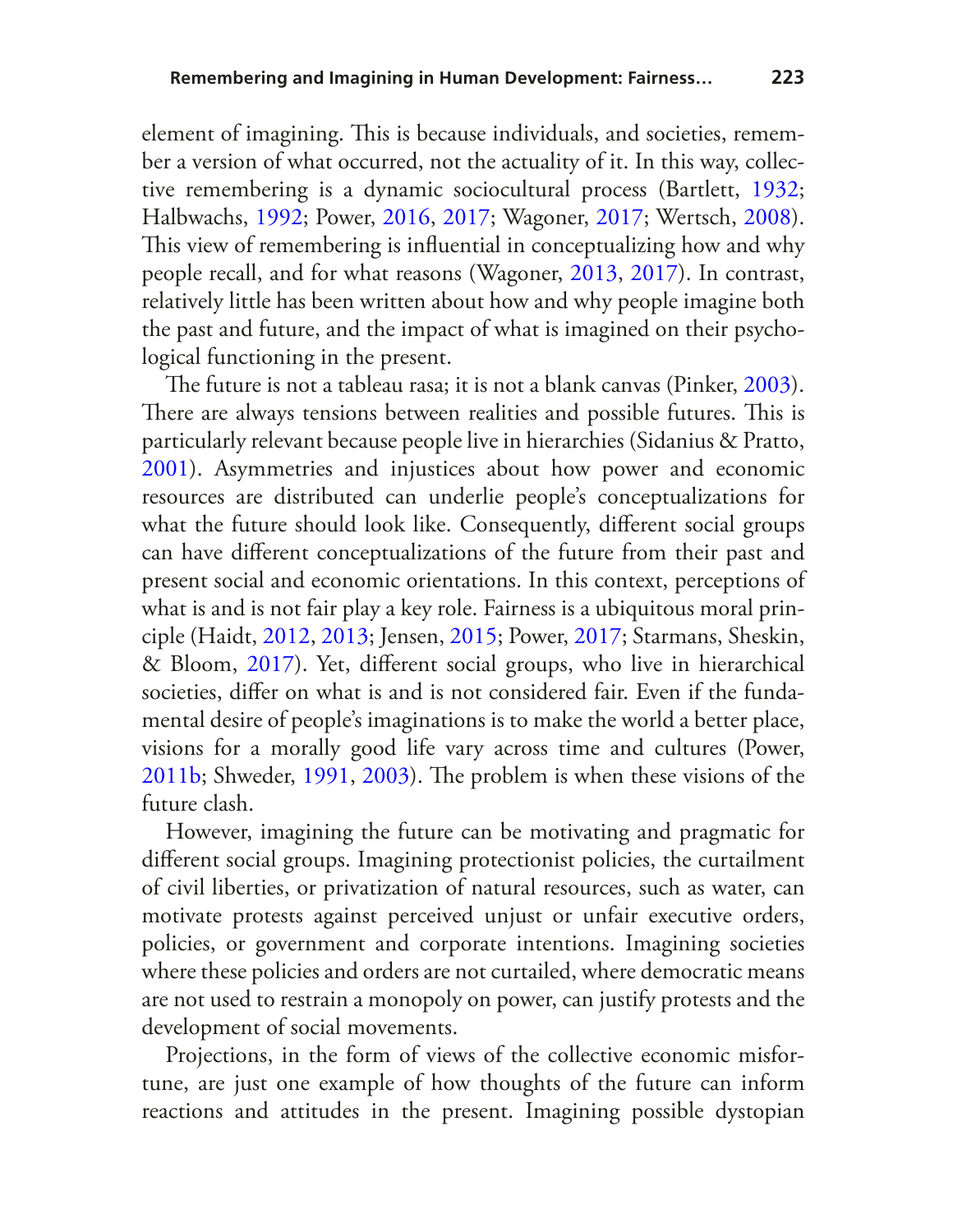futures for a person's version of the good, moral, meaningful life is another. Images of a perceived unfair future lead to civic discontent in the near present. In Bolivia, for example, the government's privatization of the country's water supply at the turn of the millennium was met with street protests and the overthrowing of the government. Bolivian citizens imagined their water supply being controlled, monetized by outside corporations, to the exploitation and detriment of ordinary citizens. This was deemed unfair. They rejected this future that was becoming ever more likely. Protesters can be seen as modulating the decisions—and their perceived future implications of these bills, laws, and orders—via civic engagement, like demonstrating.

In this way, individual imagining of collective futures, much like collective remembering of the past, is a contested phenomenon. James  $(1880/2001)$  stated: "There are imaginations, not 'the Imagination,' and they must be studied in detail" (p. 170). One way to examine imaginations is to consider the moral foundations underlying visions for the future and their consequences for how people act in the present.

This is because the leaving of the present—via the process of imagination—has transformative implications for the here and now. People use the past and the future to sculpt their subjective realties. This temporal account of activity—highlighting the role of remembering and imagining—has implications for how we understand human development. More specifcally, it provides a framework for conceptualizing the dynamics of social movements. It provides a model to think about the moral motivations behind, justifcations for, and projections of demonstrations, democratic engagement, and social change.

#### *Deprivation—Protest Paradox***: Anti-water Protests in the Republic of Ireland**

Ireland was adversely afected by the 2008 global fnancial collapse. In prior work, I identifed the *Deprivation*—*Protest Paradox*: when the economy collapsed, the Irish generally accepted harsh austerity without protesting. However, when Ireland had the fastest growing economy in Europe in 2014 and 2015, there had been frequent demonstrations,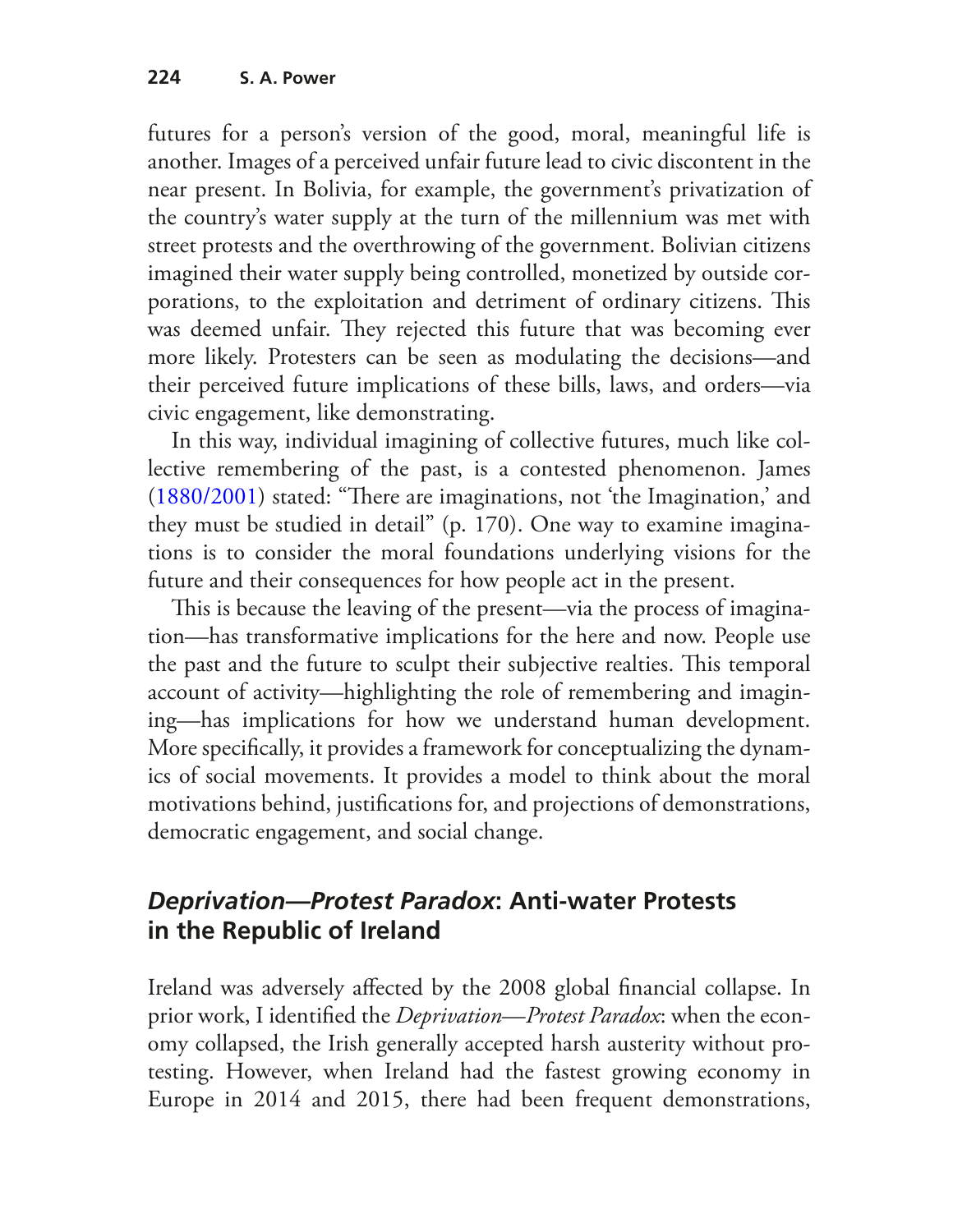clashes with the police, the refusal to pay taxes, and other forms of civic unrest (Power, 2015, 2016, 2017, 2018, forthcoming-a, b; Power & Nussbaum, 2014, 2016). Data from interviews with public elites and unemployed Irish youth illustrated common cultural and moral patterns of thought, appraisal, and action—steeped in remembering Irish history—that were used to explain and justify the passive response to hardship and sufering caused by austerity. People remembered violent aspects of Irish revolutionary history. They purposely distanced any potential utility of protest or riots as legitimate acts to generate change as the economy collapsed. People used the past to create a peaceful present. The focus of this chapter, however, is the water protests, which began to arise in 2014 during a period of rapid economic growth.

On December 28, 2014, Michael D. Higgins, the current president of the Republic of Ireland, signed a controversial Water Services Bill into law. For the frst time in their history, the Irish public would have to pay directly for the water they consume in the form of quarterly bills.

Ireland previously had water charges that were abolished by the Labour Party in December 1996; afterwards, Irish citizens paid for their water through general taxation. In 2010, as part of a €85bn EU-IMF bailout, the Irish government agreed to reintroduce water charges in three years. At that time, water charges were ubiquitous around the world. Until their reintroduction in 2014, Ireland was one of the few countries in the Organization for Economic Cooperation and Development not to directly charge for water consumption.

The Labour Party initially opposed directly charging Irish citizens for water services. Yet, after the 2011 general election, their stance shifted. They formed part of a coalition government, led by Fine Gael, and this coalition drafted a new bill to again directly charge the public for water services. They did not lower other tax rates that were previously increased to pay for water services. A semi-state company, Irish Water, was established to oversee the introduction of water services in 2013. It was partowned by the Irish government, and by implication, the Irish people. It also had private shareholders. The founding of Irish Water coincided with a sharp economic recovery.

The Irish had endured austerity as the economy collapsed. They expected to reap the benefts of an economic recovery. However, only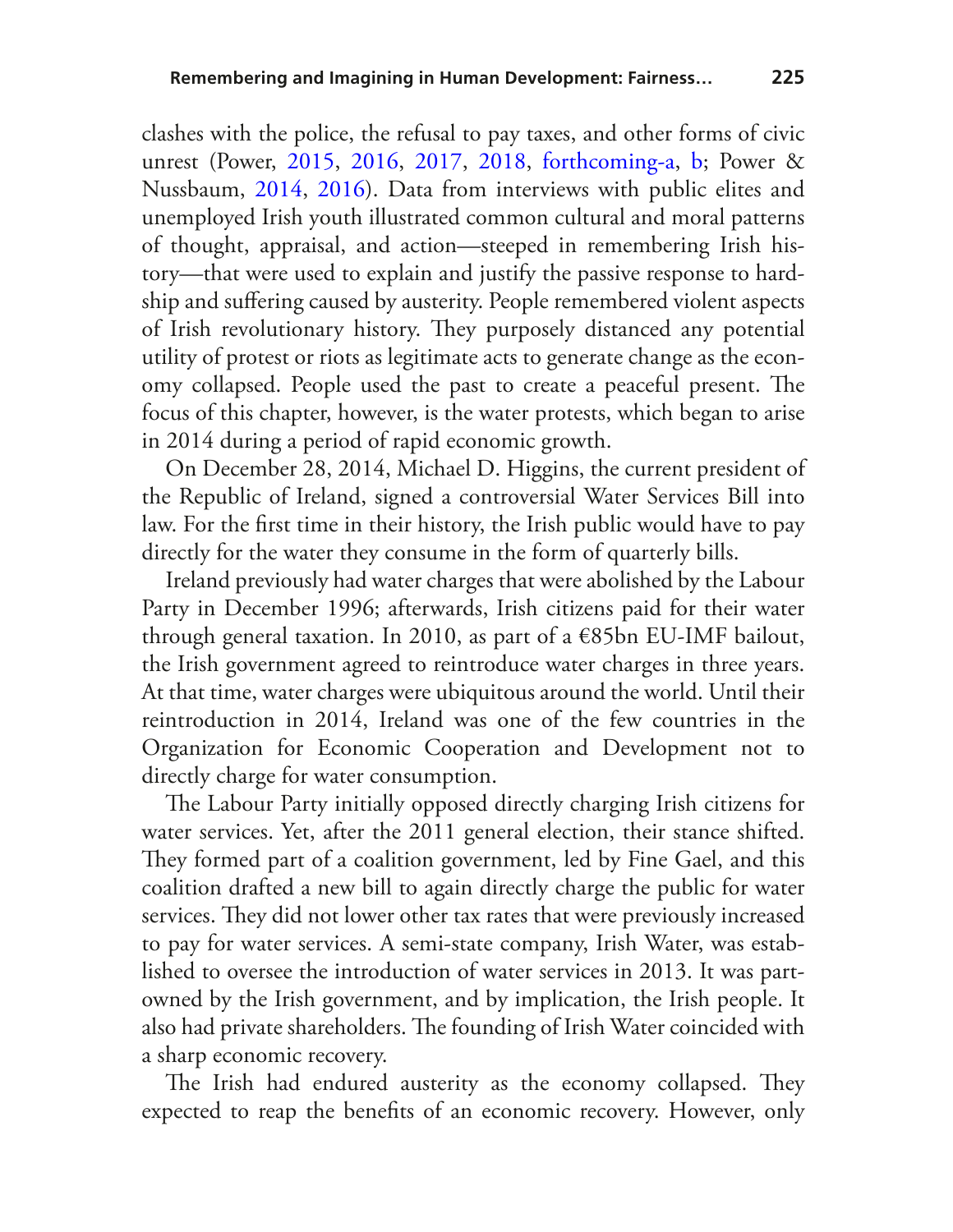some people profited from the economic upturn. This was deemed very unfair. People felt deprived relative to other groups in Irish society. Instead of feeling the efects of an economic recovery, Irish people had to pay for the water they consumed. In the context of an economic recovery, people had less money. Therefore, the enactment of the water services law was met with strong opposition from sectors of the Irish public, most visibly in the form of demonstrations.

In this chapter, I illustrate how anti-austerity protesters in Ireland, following the 2008 global economic crisis, draw on the past to motivate and justify their actions in the present, and to articulate their visions for a more economically fair and equal nation. In this sense, the way people draw on the past has implications for how they orientate toward, and act to achieve, their collectively imagined futures. My analysis of interviews with anti-austerity protesters at a series of national protests in Dublin, Ireland, and interviews and urban ethnographic observations with a core group of anti-water-charge protesters in a small Irish city reveal imaginings of an immoral future where water is privatized. This privatization is seen as a further manifestation of unfair austerity and a further step toward a widening gap between the rich and the rest. Protesters use this dystopic projection to loop back from imagining this future and feel motivated and justified to protest in the present. Their aim is to create a more equal and fair future society.

#### **Remembering and Imagining the Privatization of Water**

I spoke with a young man in his early 20s as we walked together on one demonstration in January 2015. He told me he went to earlier protests in Ireland aimed at highlighting the importance of having a referendum on gay marriage. A referendum did take place, legalizing gay marriage in Ireland the previous year. That was his first engagement with demonstrations, although he said, "I have been political all my life." Like the majority of my respondents, he too identifed a gap between a rosy narrative he was hearing in terms of economic recovery, and his lived reality (see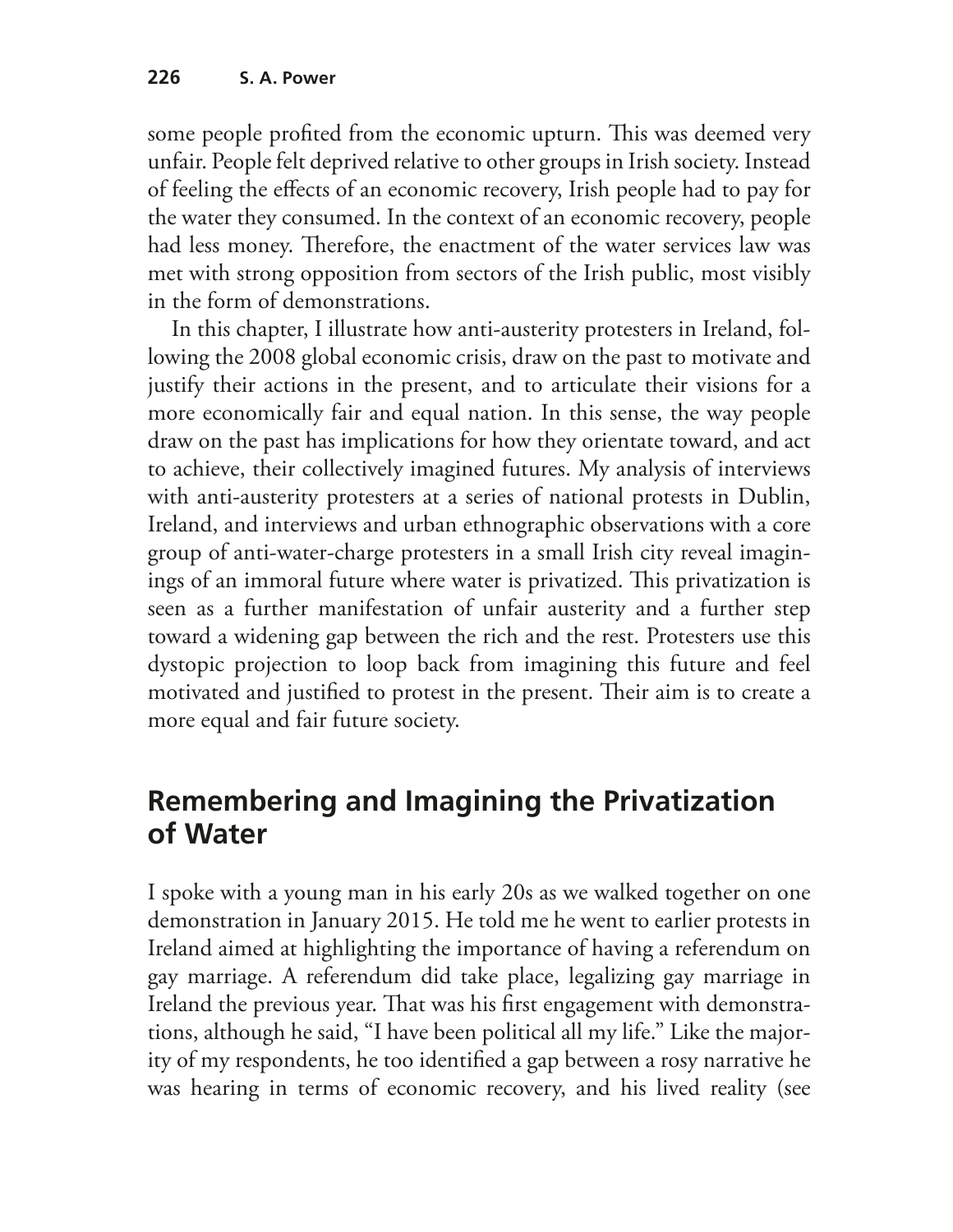Power, 2017, forthcoming-a, b). He went to university during the economic recession—paid for by himself, he said—to study accountancy. Weathering austerity in the sanctuary of university, he believed he would reap the rewards of his hard work. On graduating, he found full-time and permanent work impossible to fnd. He told me he works on a controversial "job-bridge scheme." This program requires people to accept jobs that are offered to them for a slight pay increase on their core social welfare payments. The disjunction between expectations for an imagined future and lived subjectivities in the present creates frustration (Power, 2018 forthcoming-a, b). The Irish protested during an economic recovery when a new charge on water was introduced. It was the fnal straw. When I asked this respondent why he was protesting today, he told me:

The aim of today's protest is to stop the privatization of essential services. This has been an agenda that has been followed throughout this country over the past twenty years an agenda that has roots in neoliberal economics, which is a doctrine that preaches that the state should not have assists, that the state should not provide services, everything should be left to the private market, which I feel is completely wrong because the private market cannot provide essential services to the poorest people in society. Because, why does a business exist? To produce, to make a proft, you cannot make a proft for providing services for people who do not have money. So that is the aim here. Water is an essential service, no human being can live without it, and it should not be in the hands of the private sector.

This response reveals how the dual processes of remembering and imagining inform moral judgments that legitimize and justify protest. This interviewee begins answering my question about the aims of the protest by leaving the here and now and by articulating a future scenario where the Irish government sells the semi-state Irish Water (the company set up to administer the water charges in Ireland) to a private corporation. My respondent imagines a continuation of a recent historical trend in Ireland: the privatization of state owned companies. For example, the Irish government sold the semi-state airline company, Aer Lingus, in the mid-2000s. He made a moral judgment when he said, "I feel (this) is completely wrong." Imagining the privatization of the "essential" water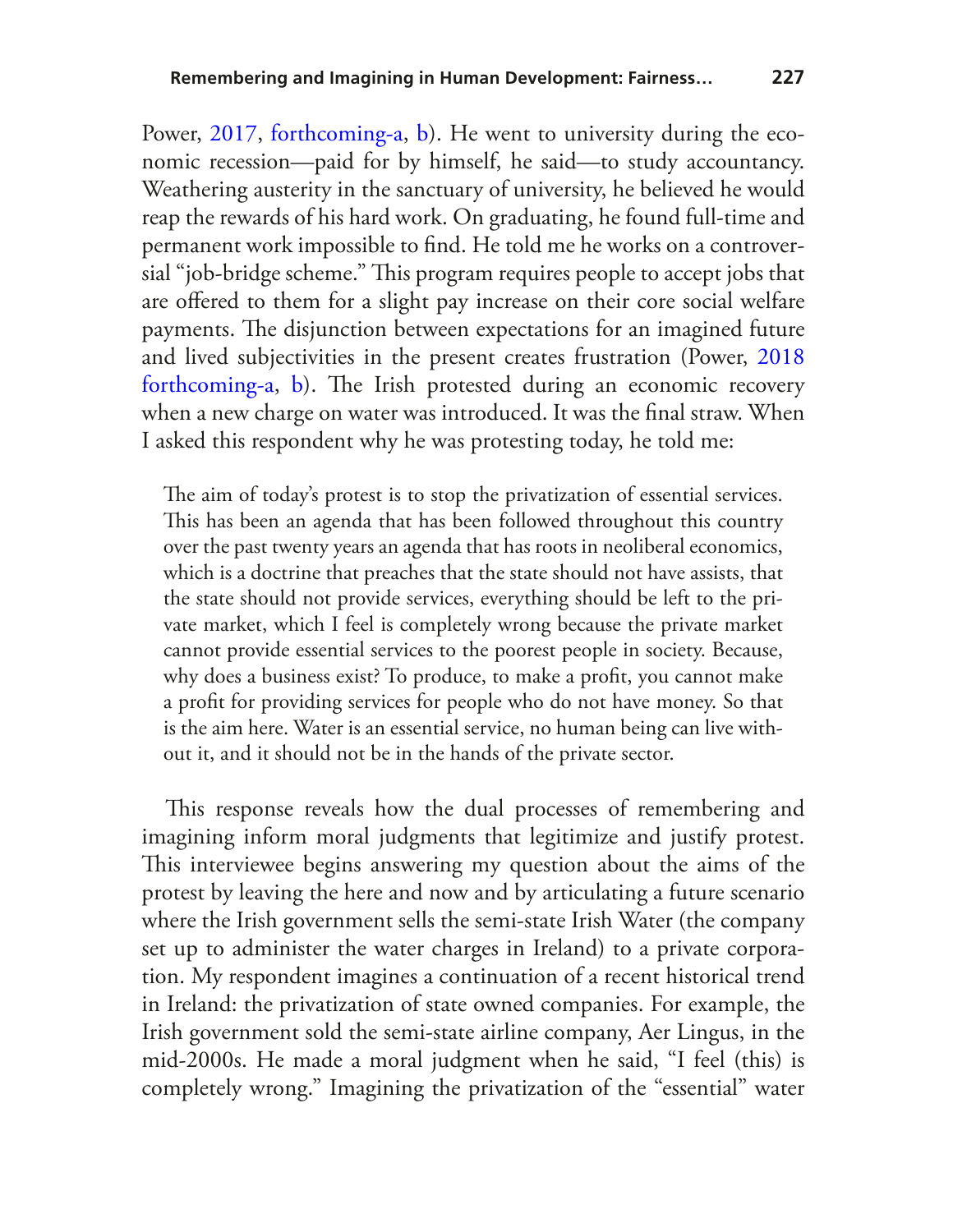services in Ireland, by drawing on neoliberal policies of the past, he justifes the aims of the protest: stopping Irish Water now, before an essential service is out of the control of the State, and by implication, out of the control of Irish people.

Imagining the privatization of Irish Water is an omnipresent theme across my interviews with demonstrators. I spoke to a married couple, who told me they were both retired, meaning they were over the age of 65. During the course of our interview, the woman spoke more, although the man chimed in to agree and extend points his wife made. I spoke to them as a protest got underway: people began marching from Connelly train station in Dublin toward the city center. When I asked, "Why are you guys here today?" the woman told me:

We are protesting about the water charges. They (the government) brought it in, it was set up as a company (Irish Water), with shares in it, but what is going to happen, in a few years down the road, they will be forced to sell it to repay the company and this thing happened in Bolivia a couple of years ago and the people could not aford (to pay), they wanted a loan from the IMF (International Monetary Fund), the IMF gave them a loan on the condition they privatize their water and the water got so expensive that the people couldn't afford water. There was a revolution in the country, the government had to leave the buildings by helicopter, and the company was thrown out of the country. People don't want to see this happening to this country.

The answer provided by this woman chimes with that of the previous respondent, and also elaborates on his future projections. This retiree also uses imagination and memory to justify her reasons for being on the protest. She initially spoke in the present tense: "We are protesting about the water charges." But in her next sentence, she draws on the past and projects in to the future to explain her opening statement. In the recent past, the government established the semi-state Irish Water company, yet suggests that in the future it will be privatized. There is an implicit moral judgment articulated by the respondent: the privatization of water is morally wrong. She imagines a revolutionary scenario occurring in Ireland similar to the one that happened in Bolivia. When water services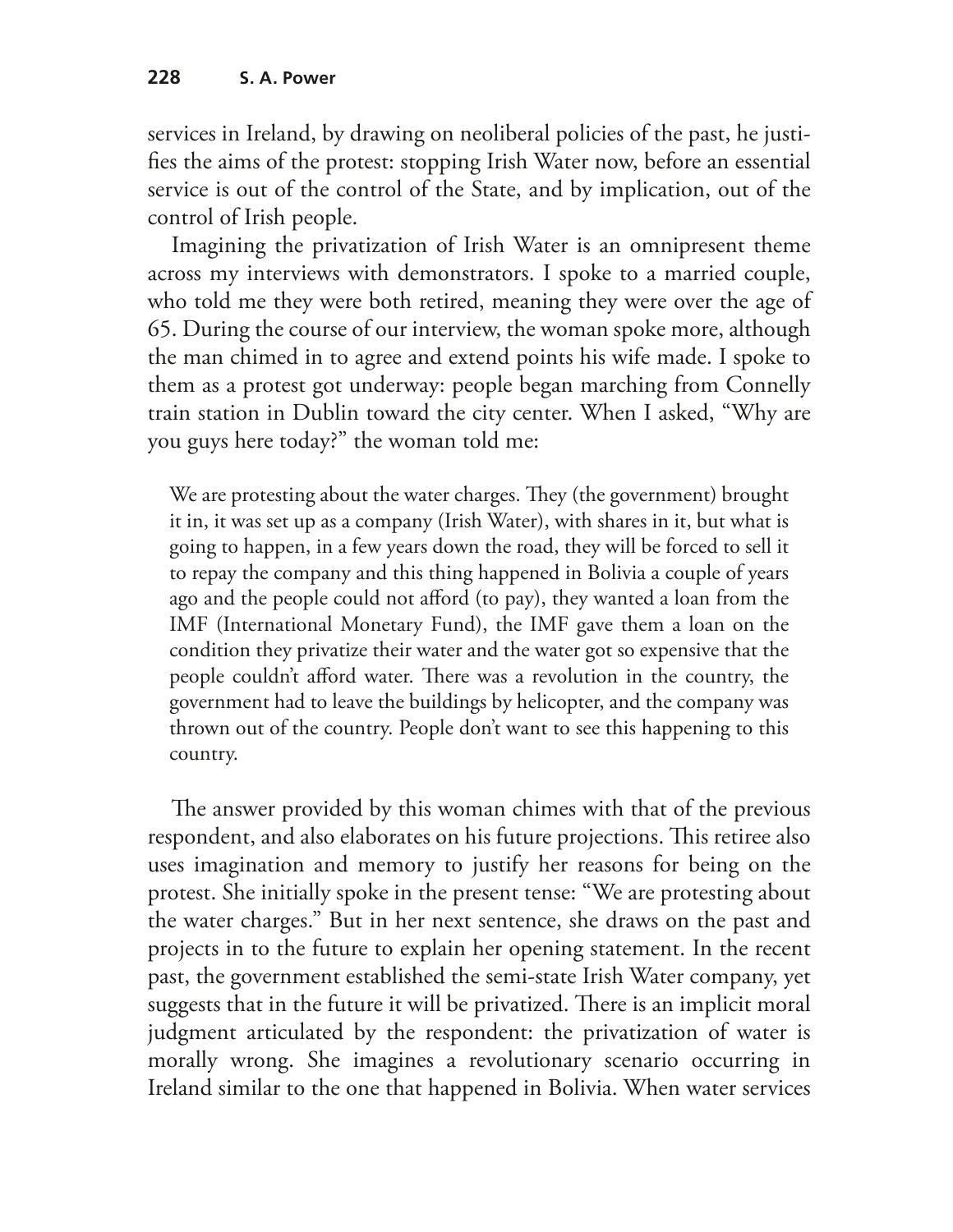were privatized in that country, the corporation overseeing water and sanitation services charged prices for water consumption that some citizens deemed unfair. When this natural resource is threated—a "fundamental human right," as many of my respondents referred to it—violent protest can occur. My interviewee implies a similar future awaits Irish people if water services are privatized. Therefore, it is imperative to stop this imagined privatization in the present. Memories of the Bolivian situation inform how this respondent imagines a future Ireland that leads to democratic action in the present. I heard a common chant at these national protests that confrms an anti-privatization sentiment: "From the rivers to the sea, Irish water will be free!"

Remembering the past informs imagined representations of the future and can impact thoughts and behaviors in the present. This line of logic extends beyond the concrete representations of what the future holds such as the privatization of water services—to a more general articulation of an unfair and dystopian society.

Once the national demonstrations reached their end point, there were a series of speeches given by left-wing politicians, community activists, poets and musicians, and trade unionists. Each speech refected some of the discourse from the interviews: people highlighted a variety of social injustices beyond water charges. In one speech, a community activist drew on a violent past to generate a picture of a more dystopian future and to raise the possibility of a utilitarian society. He stated:

Irish water is a symptom, the IMF (International Monetary Fund) is the disease. And until everyone here has realized that, and joined the dots, and realizing that this isn't just about the water, it's about the prostitution of this island…it's about how they bought and sold us like cattle at a market, and we swallowed what they told us and tore ourselves apart. It is meant to be divisive; it's not about them and us. Instead we should unite again, to stand as men, women and children, whose time has come to say the system isn't working and there must be a better way. There must be a fairer future where our children won't be forced to leave, where they fnd a future where they believe this island will belong to us once more and not the corporations that have risen to the fore. But for all that we march, we need to keep this in perspective: that the privatization of water is an IMF directive. And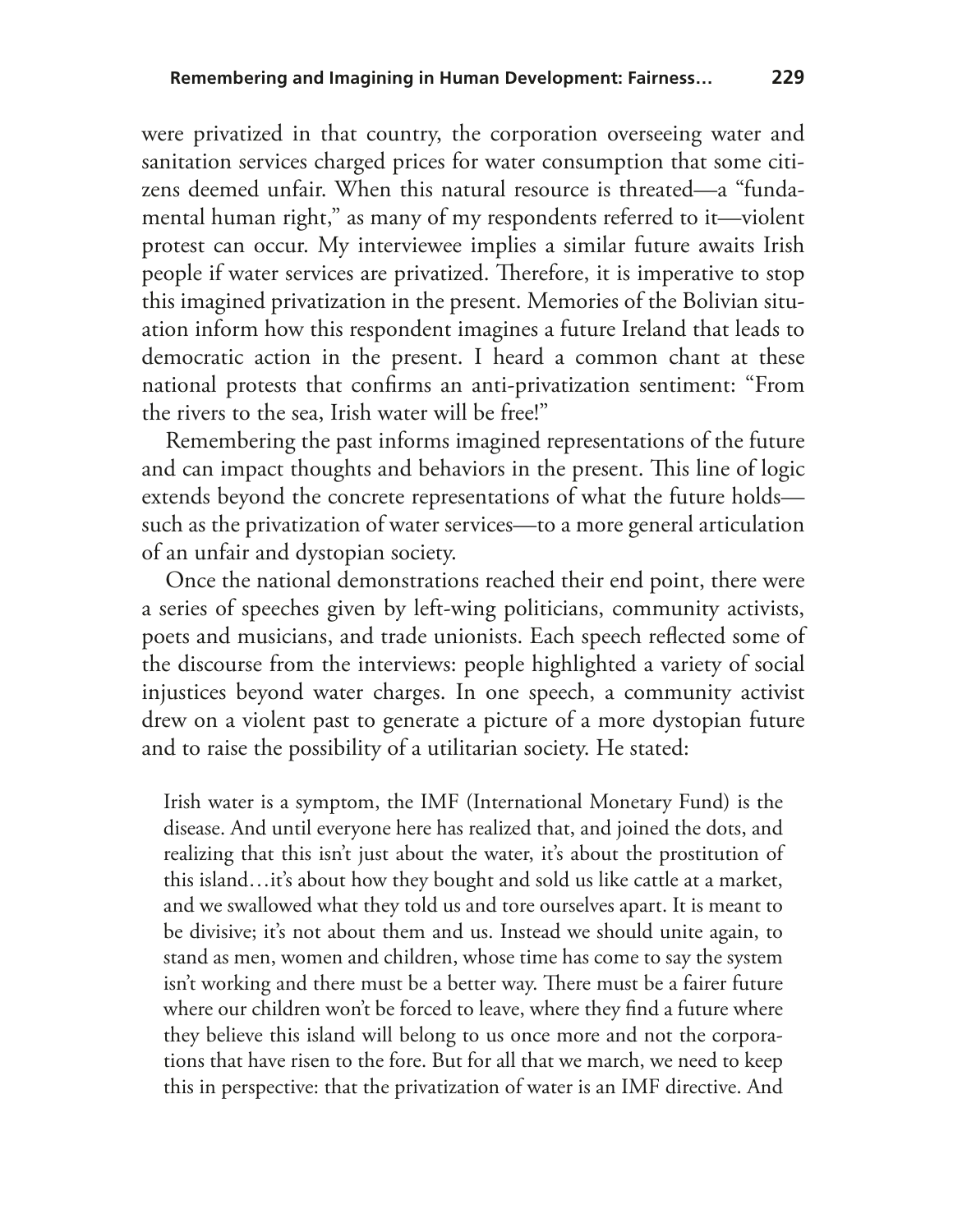the IMF themselves, for those who cannot yet see, are trying to write the manuscript for modern history. So it's not as simple as demanding that water charges are abolished, to my understanding it is their objective to demolish the notion of a nation-state for all that it once stood for.

This activist created two competing visions for the future. First, he draws on the past privatization of Ireland to project an image where there is continued "prostitution" of Irish resources, including water. This makes an inequitable Ireland: a division between "them and us," between those that beneft from neoliberal privatization espoused by the IMF and those who do not. Increased corporate infuence in Ireland, he warned, will erode the nation-state, and by implication, increase inequality. But he also imagines and articulates a future where all citizens "unite" to create a more moral and "better" system. In this more moral framework, which is difficult to precisely visualize, he imagines that "our children" will have a "fairer future." One concrete efect of this more moral nation-state is to mitigate waves of historical migration from Ireland during times of economic hardship (see Power, 2015, 2016, 2017).

In the localized Irish context, imagining the future is informed by the past. It galvanizes, legitimizes, and drives protests in the present. Interviews and ethnographic data reveal imaginations of the future are proximal and distal. The two interview extracts are proximal: the imaginings are specifically grounded in immediate fears of privatization of Irish water. The speech extract reveals a distal imagining: it is a general articulation of dystopian efects of neoliberal policies: the eroding of the nation-state, and country specifc ways of living a moral life. A second distal narrative for a future society was articulated: a more utopic and fair society, a return to the moral norms, of a fair, and inclusive, nation-state.

#### **Conclusion**

Protesters articulate what ought to happen in order to make Irish society more equitable. It is the leap from what is happening, to what should be happening, that motivates and justifes protest in order to realize their imagined Ireland. In order to add legitimacy to their idealized future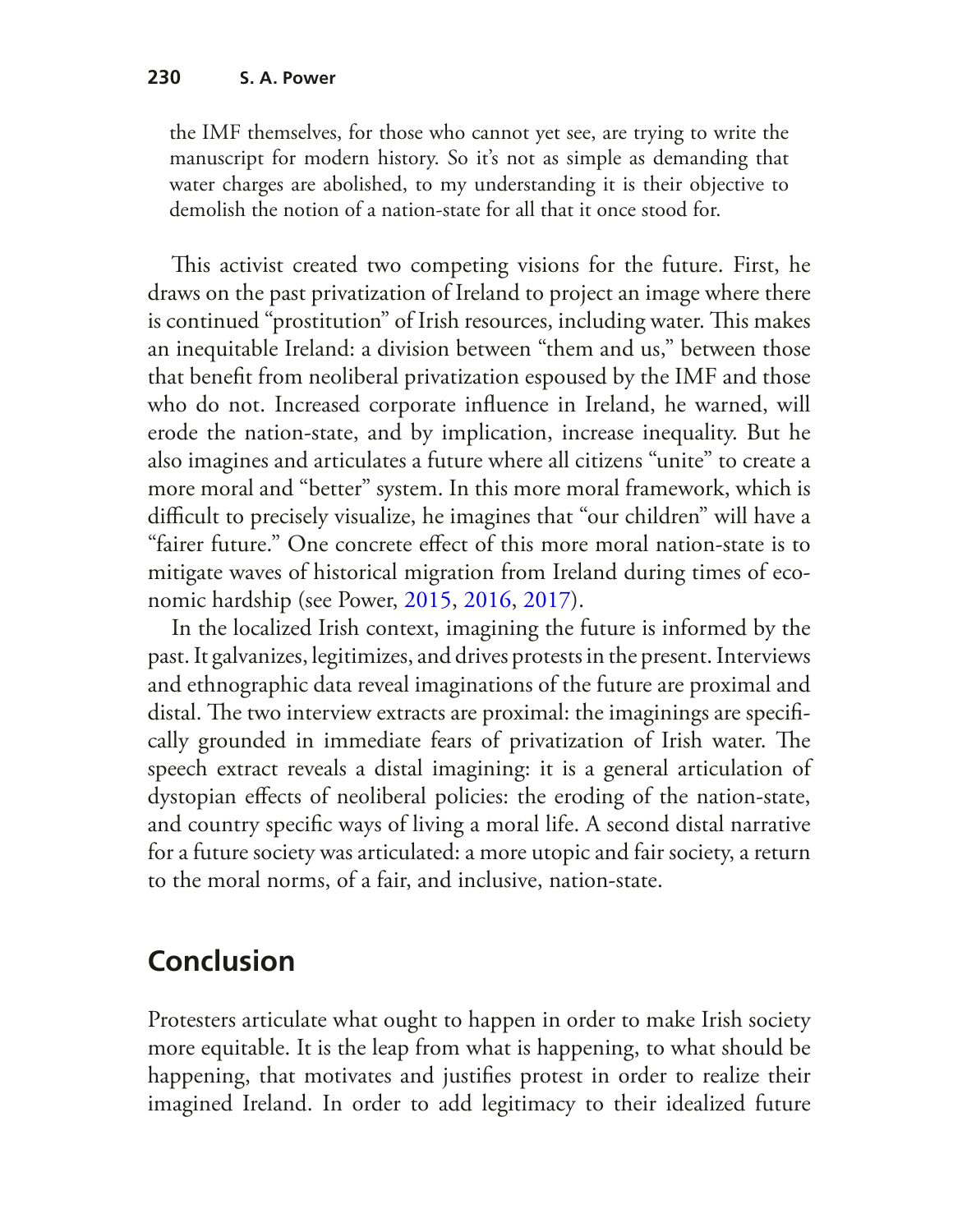society, they locate their imaginations by detailing past examples where privatization of resources, both in Ireland and abroad, are remembered and are used to articulate what they perceive will happen in Ireland. The imaginings of current protesters assist in realizing the next step of these previous ambitions for a fairer Ireland where there is social and economic equality for all. In the Irish case, however, protesters recall the past to strive toward their imagined social worlds.

Leaving the here and now through the process of imagining, is a dynamic cultural psychological process (Zittoun & Gillespie, 2015; Chap. 2, this volume). As my discussion of the Irish case illustrates, the content of imagining is informed by localized sociocultural, historical, economic, and legal contexts. The analysis dovetails with previous research that suggests imagining and remembering are dynamic sociocultural processes (Bartlett, 1932; Halbwachs, 1992; Power, 2016, 2017; Vygotsky, 1931; Wagoner, 2017; Wagoner et al., 2017; Wertsch, 2008; Zittoun & Cerchia, 2013; Zittoun & Gillespie, 2015; Chap. 2, this volume).

Imagining and remembering are two interrelated and fundamental psychological processes of human development that inform how people think, feel, and act in the present. Specifcally, these processes impact people's motivations and justifcations for making moral appraisals and participating in social movements. In the localized Irish context, people remember past privatizations of essential resources, and imagine the same fate for water services in Ireland. They articulate these imaginations and loop back around from these projections to act in the present. They protest to mitigate imagined efforts to privatize water. The content of their imaginations is informed by history. People draw on related historical examples of perceived unfair neoliberal agendas, such as the privatization of water in Bolivia, and highlight their detrimental efects, to inform their imagination of a likely scenario playing out in the Irish context.

Imagining is not necessarily a moral enterprise. But it can be. In the Irish case study, people's conceptualizations of the future are informed by moral judgments. They articulate imagined immoral societies, with greater economic inequality, social injustice, and unfairness. They use the future. Once they create this image, they loop back to the present to justify their social movement. The Irish respondents I spoke to are demon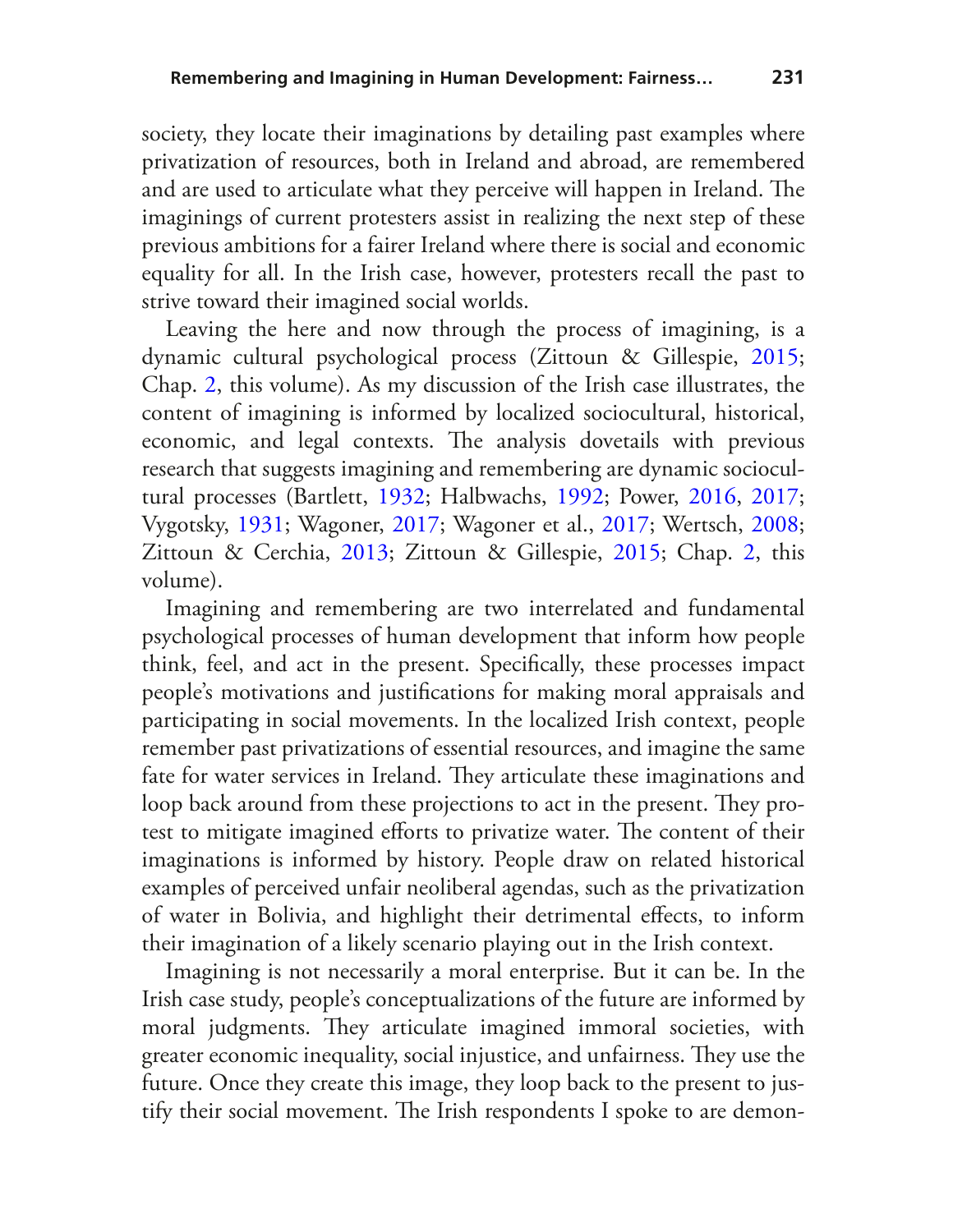strating in order to effect social, political, and economic change. Their aim is to create a fairer, decent, and inclusive society. Imagination is one process used to articulate moral societies and to actualize them. These visions of the future are grounded in imagined interpretations of past blueprints for Irish society. Although people live in hierarchies with uneven distributions of power and resources (Sidanius & Pratto, 2001), imagining more economically equal societies is a way people try to mitigate perceived unfair social systems. There is not one best version of society to strive toward (James, 1880; Zittoun & Gillespie, 2015; Chap. 2, this volume). There is no consensus on one good, true, beautiful, meaningful, and efficient way to live (Power, 2011a; Shweder, 1991, 2003). Perceptions of what is, and is not, considered fair also vary between groups (Haidt, 2012, 2013; Power, 2017). Terefore, imagining possible futures is a contested process. Perceptions of increasing unfairness, unequal power dynamics, and greater economic inequality lead to imagining a dystopian future.

This helps explain why my respondents imagined more unequal and dystopian versions of Ireland if water, and other essential services, continued to be privatized. It also explains why they imagined alternatives: ways to stop morally repugnant visions becoming a reality. Imagining increased social injustices caused by neoliberal free-market privatization, and acting in the present to stop free-market forces by demonstrating, is an articulation of a moral agenda. It is morality in action: an attempt to create a future society that's fairer for generations to come. "I'm here today for my grandchildren. I don't want them to be left with the burden," one respondent told me.

The looping metaphor outlined by Zittoun and Gillespie (2015) can be elaborated. Based on the evidence presented here, remembering and imagining can be conceptualized as being like an infinity symbol. There is a continuous looping from the past to the future, and back again, always converging on the focal point of the present. This is meant to illustrate the continuous temporal interconnections between remembering and imagining and the impact these dual processes have on how people think, feel, and act in the present.

Unacknowledged by the respondents quoted here is an alternative moral agenda for the future. Proponents of free-market democracy might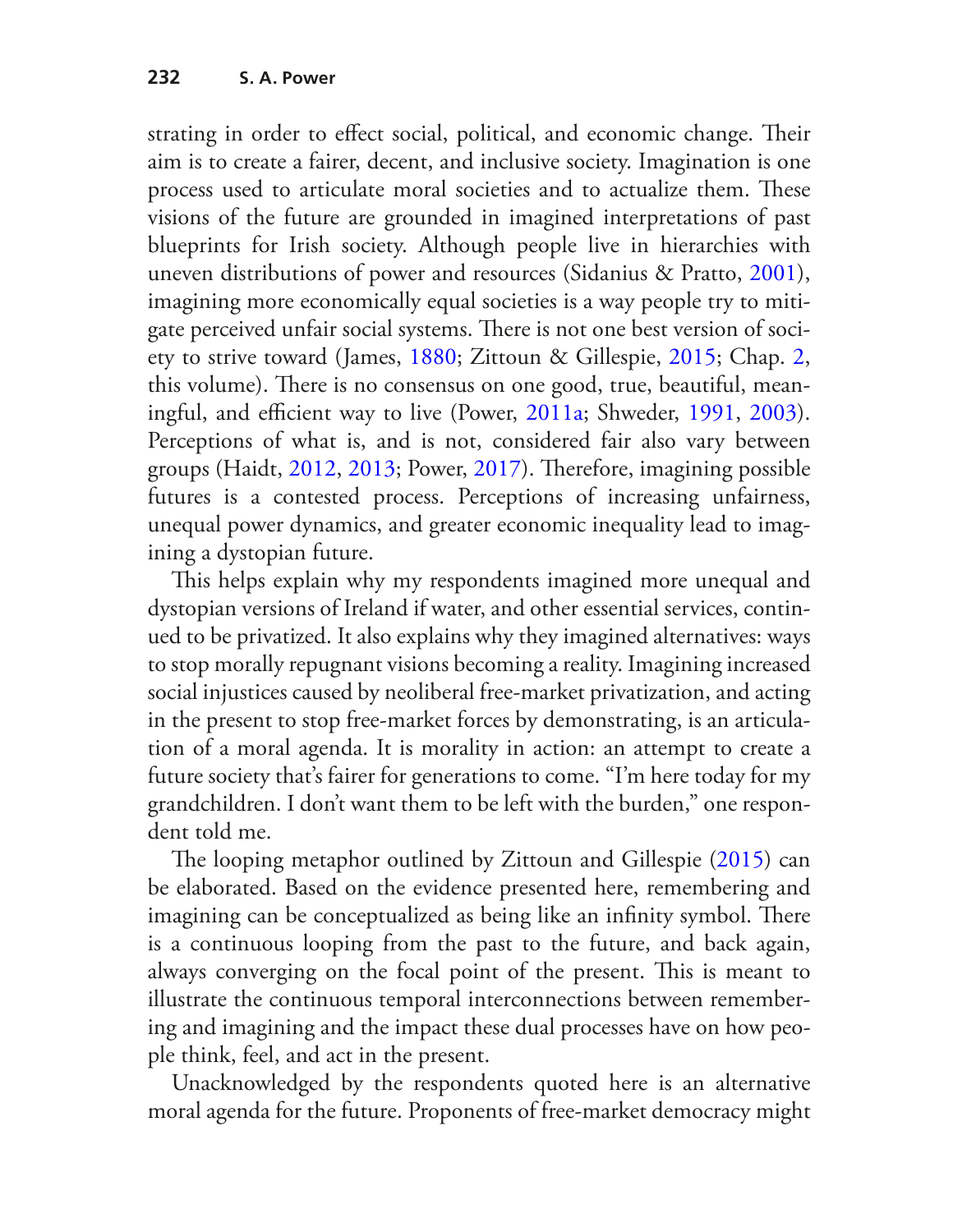argue unequal economic development is still progress. The rising tide lifts all boats. Industrial capitalism has generated economic value that has lifted hundreds of millions of people out of poverty, increased life expectancy, and increased educational opportunities in a short period of historical time. Privatization can lead to better products and services for consumers and stimulate further economic growth. But respondents were ubiquitous in their condemnation of privatization of water. There was no space to engage with alternative narratives of capitalism or alternative versions of moral societies (see Power, 2017).

There are as many versions of the future available as there are people to imagine them. Maybe even more. But the reality of achieving these societies is curtailed by what can be imagined. This is informed by the weight of the past: by social, cultural, economic, and historical norms, that impact what should be, can be, and is, achieved. The role of morality particularly, perceptions of fairness—cannot be underestimated in shaping what is imagined. Protesters in social movements are moral actors. Through the process of imagination, they envisage near and distant futures that are often immoral because they are deemed unfair. Protesters use the future. They articulate immoral futures to galvanize, motivate, and justify actions in the present—always steeped in historical and remembered contexts—to create more moral and utopic societies.

**Acknowledgments** This manuscript benefitted greatly from feedback from Alex Gillespie, John Lucy, Kelsey Robbins, Richard Shweder, and Brady Wagoner. I thank the constructive comments provided by Constance de Saint Laurent and Kevin Carriere on an earlier version of this manuscript. I acknowledge the support of the Lemelson/Society for Psychological Anthropology Pre-Dissertation Award, made possible by a generous donation from The Robert Lemelson Foundation.

#### **References**

- Bartlett, F. (1932). *Remembering: A study in experimental and social psychology*. New York: Cambridge University Press.
- Haidt, J. (2012). *Te righteous mind: Why good people are divided by politics and religion*. New York: Vintage.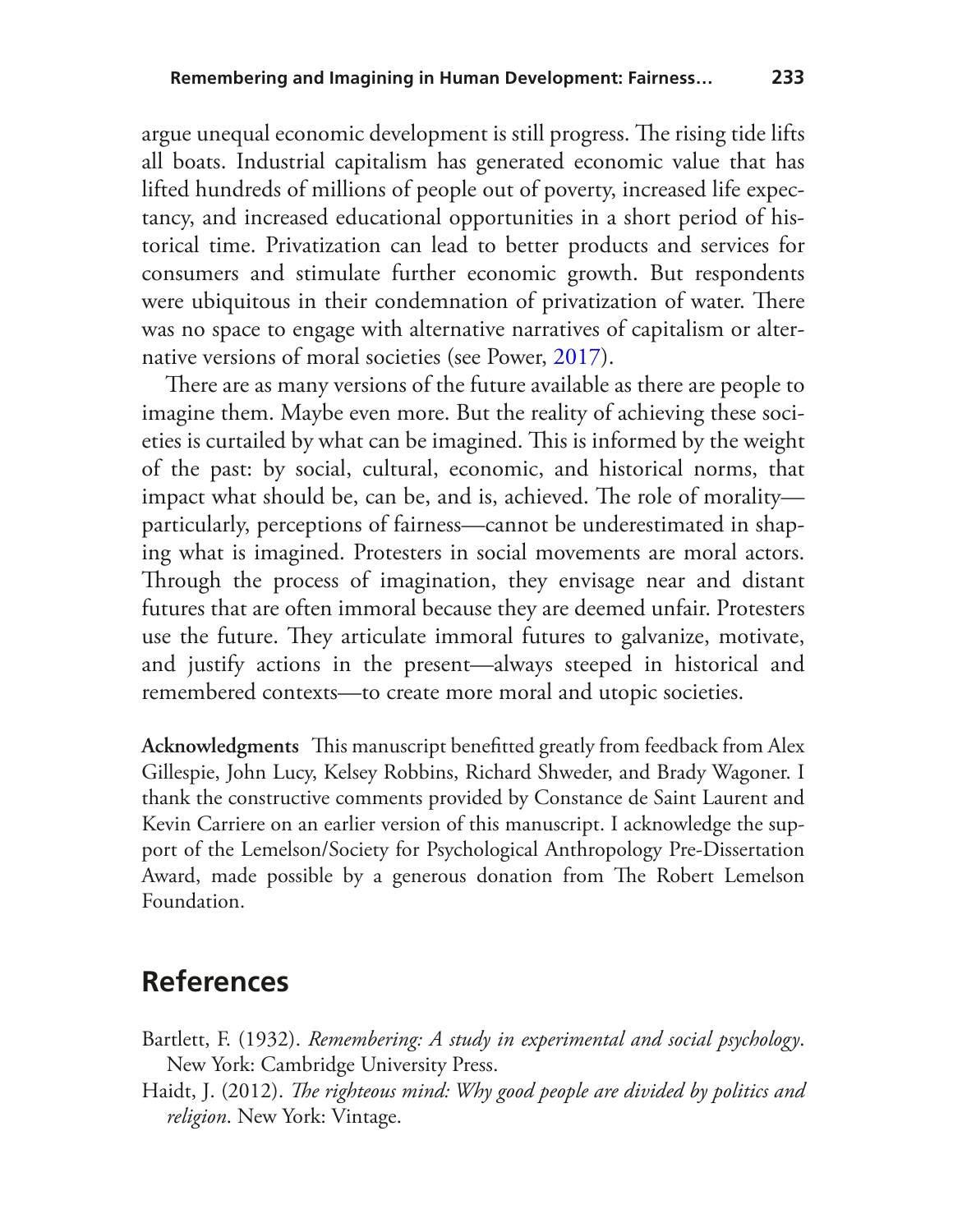Haidt, J. (2013). Of freedom and fairness. *Democracy, 28* , 38.

- Halbwachs, M. (1992). *On collective memory* (L. A. Coser, Trans. & Ed.). Chicago: University of Chicago Press (Original work published 1925).
- James, W. (1880/2001). *Psychology: Te briefer course*. New York: Dover Publications, Inc.
- Jensen, L. A. (2015). *Moral development in a global world*. Cambridge, UK: Cambridge University Press.
- Pinker, S. (2003). *Te blank slate: Te modern denial of human nature*. New York: Penguin.
- Power, S. A. (forthcoming-a). Actual democracy and a United Europe of States: A case study of Austerity and protest in the Republic of Ireland. In B. Wagoner & I. Brescó (Eds.), *Te road to actualized democracy: A psychological perspective*. Charlotte, NC: Information Age Publishing.
- Power, S. A. (forthcoming-b). The deprivation—Protest paradox: How the perception of unfair economic inequality leads to civic unrest [Lead article with commentaries and response]. *Current Anthropology.*
- Power, S. A. (2011a). On social psychology and conflict. *Psychology & Society*, 4, 1–6.
- Power, S. A. (2011b). Towards a dialogical model of confict resolution. *Psychology and Society, 4*(1), 53–66.
- Power, S. A. (2015). To understand the eurozone crisis, consider culture. *Chicago Booth Review*, 63–65.
- Power, S. A. (2016). A violent past but a peaceful present: The cultural psychology of an Irish recession. *Peace and Conflict: Journal of Peace Psychology, 22*(1), 60–66.
- Power, S. A. (2017). *From the elites to the streets: Te psychology of democracy and economic inequality*. Chicago: University of Chicago.
- Power, S. A. (2018). Economic inequality and the rise of civic discontent: Remembering and deprivation in the Republic of Ireland. In B. Wagoner, F. Moghaddam, & J. Valsiner (Eds.), *Te psychology of radical social change: From rage to revolution* (pp. 29–53). Cambridge: Cambridge University Press.
- Power, S. A., & Nussbaum, D. (2014, July 24). The Fightin' Irish? Not when it comes to recession and austerity. *Te Guardian*. Retrieved from http://www. theguardian.com/science/head-quarters/2014/jul/24/the-fghtin-irish-notwhen-it-comes-to-recession-and-austerity
- Power, S. A., & Nussbaum, D. (2016, March 15). 'You reap what you sow': The psychology of Irish austerity protests. *Te Guardian.* Retrieved from https:// www.theguardian.com/science/head-quarters/2016/mar/15/economics-as-amorality-play-austerity-protest-in-ireland